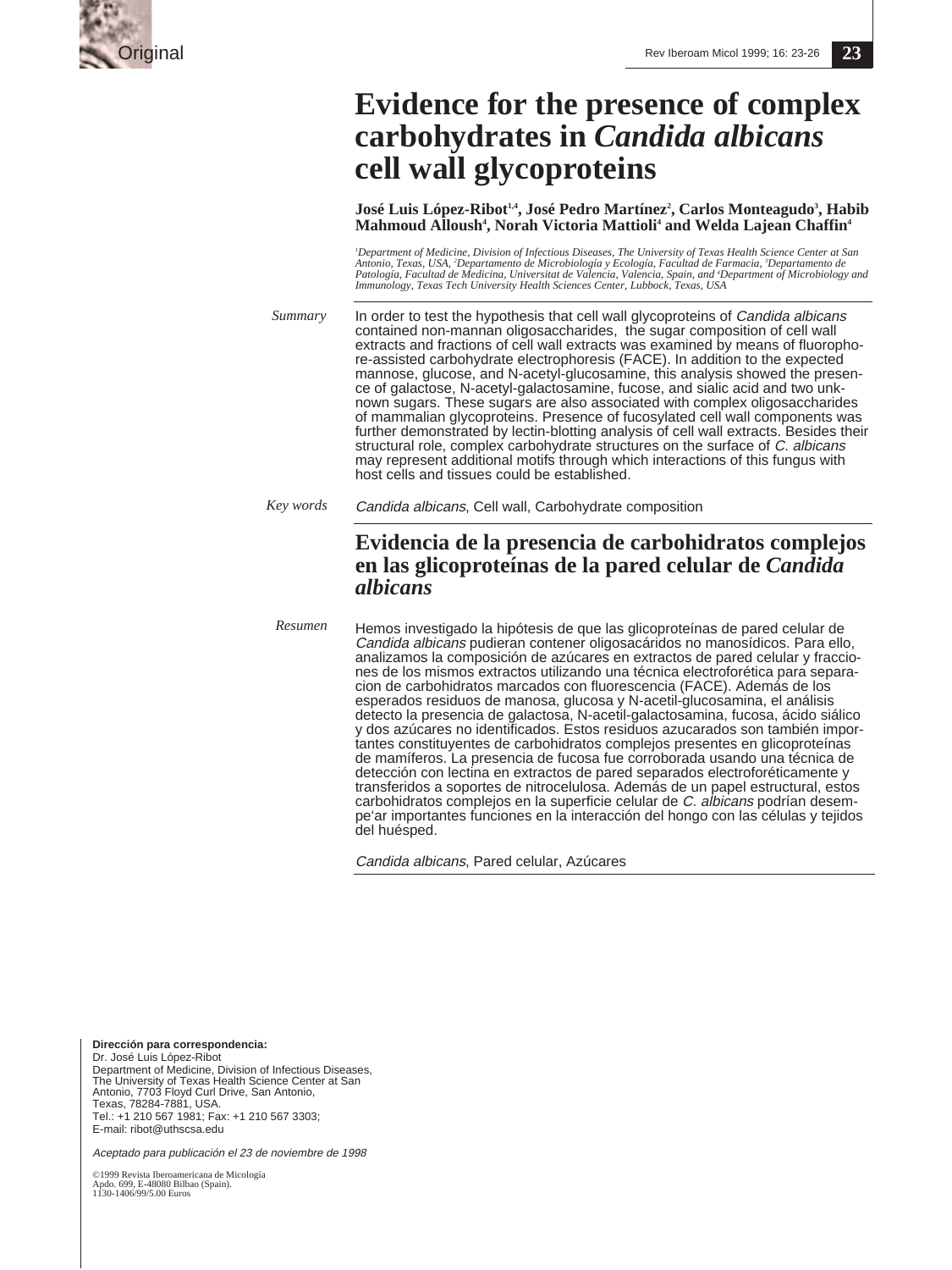The major components of the cell wall of *C. albicans* are polymers of glucose (glucan) and N-acetyl-glucosamine (chitin), and polymers of mannose (mannan) covalently associated with proteins (mannoproteins) [1-3]. However, several observations seem to indicate that the monosaccharide composition associated with cell wall constituents may display a higher degree of complexity. First, the fact that not all proteinaceous moieties present in cell wall extracts from this fungus react with concanavalin A (a lectin that recognizes mannose and glucose residues) or with antibodies which recognize mannan epitopes, such as factor 6 and a number of monoclonal antibodies [4]. Secondly, differences in glycosylation and neuraminidase sensitivity of candidal receptors for complement fragments [5,6]. Third, the presence of sialic acid on the surface of *C. albicans* has recently been described [7].

These observations prompted us to reexamine whether other sugars are present in cell wall glycoproteins of this pathogenic fungus. In the present report, by using a highly sensitive analytical technique for the analysis of glycoproteins, we present evidence for the existence of a complex carbohydrate composition associated with cell wall glycoproteins of *C. albicans*.

#### **MATERIALS AND METHODS**

*Organism and culture conditions. C. albicans* strain 3153A was used in this work. It was maintained on Sabouraud medium containing 2% (w/v) agar. Yeast cells (blastoconidia) were grown in suspension culture in the medium of Lee *et al.* [8] at 22 °C in an orbital water bath shaker at 180-200 rpm. Germ tubes (germinated blastoconidia) were induced from stationary phase yeast cells that were resuspended at a concentration of 5 x 107 cells per ml in fresh prewarmed medium and incubated at 37 °C for 4 h with shaking.

*Preparation of candidal cell wall extracts.* Intact cells of each *C. albicans* morphological phase (yeast cells and germ tubes) were treated with β-mercaptoethanol (βME) and subsequently with a β-glucanase (Zymolyase 20T) to release cell wall components as previously described [4,9]. Mannan was extracted as previously described by autoclaving cells in citrate buffer and precipitated with Fehling solution [10,11]. The total sugar content in the different extracts was determined colorimetrically with mannose as the standard [12].

*SDS-PAGE.* Sodium dodecyl sulfate-polyacrylamide gel electrophoresis (SDS-PAGE) under denaturing conditions was performed basically as described by Laemmli [13] with minor modifications [14]. Fractions containing cell wall proteins of different molecular sizes from yeast cells or germ tubes were obtained by preparative SDS-PAGE [14]. About 10 mg (based on total sugar content) of the corresponding βME extract was applied to a 13 cm wide x 20 cm height, 5-15% polyacrylamide slab gradient gel. Prestained molecular weight standards (Gibco-BRL, USA) were run in parallel in a single reference well formed to one side of the resolving gel slab. Transverse sections of the gel containing moieties within different molecular size ranges (>105 kDa, 69-105 kDa, 43-49 kDa, 28-43 kDa, and <28 kDa; see below) were excised, crushed and polypeptide moieties electroeluted [14,15].

*Sugar composition analysis.* The Glyko-FACE (Fluorophore-Assisted-Carbohydrate-Electrophoresis) (Glyko Inc., USA) monosaccharide composition kit was used for the sugar composition analysis following the manufacturer's instructions. The neutral and amino sugars

were released using 4 N trifluoroacetic acid (TFA). Sialic acid was assayed in hydrolysates obtained with 0.1 N TFA. The monosaccharides were labeled with a fluorescent tag and separated in pre-cast polyacrylamide gels provide as part of the kit. After electrophoresis the gels were examined under ultraviolet light. Sugars were identified by reference to standard monosaccharides run in parallel. The following cell wall extracts and fractions were analyzed: mannan from blastoconidia, βME and Zymolyase extracts from both blastoconidia and germ tubes, and the five size fractions obtained from βME extracts of yeast cells and germ tubes described above.

*Immunoblotting and lectin-blotting analysis of components present in cell wall extracts.* Proteinaceous components present in the cell wall extracts were separated by SDS-PAGE using 4%-15% gradient minigels (Bio-Rad, USA); kaleidoscope prestained standards (Bio-Rad) were run in parallel with samples for determination of molecular size of polypeptide species separated after the electrophoretic run. Electrophoretic transfer to nitrocellulose paper (Western blotting) was carried out using a semi-dry electroblotter at 0.8 mA/cm2 for 1 h as previously reported [10,14]. Immunodetection of proteins transferred to nitrocellulose was done as previously described [11] using a pooled rabbit polyclonal antiserum raised against different *C. albicans* cell wall extracts (pPAb) [16] diluted 1:1,000 dilution in 10 mM Tris/HCl buffer (pH 7.4) plus  $0.9\%$  (w/v) NaCl (TBS), containing  $0.05\%$ Tween-20 (TBST) and 1 % (w/v) bovine serum albumin (BSA) (TBSTB). Peroxidase-labelled goat anti-rabbit immunoglobulins diluted in TBSTB (1:2,000 dilution in TBSTB) was used as secondary antibody. Colored reactive bands were developed with  $H_2O_2$  and 4-chloro-1-napthol as the chromogenic reagent. For detection of fucose-containing glycoproteins, the membranes were blocked in TBSTB (containing in this case 3% BSA) for 2 h at 37 °C and rinsed in TBS. Blocked filters were incubated for 30 min at room temperature in TBSTB with 10 mg per ml of peroxidase-conjugated Lotus lectin  $(E\bar{Y})$ Laboratories Inc., USA). The membranes were washed four times with TBST and developed as described above.

### **RESULTS**

*Sugar composition of cell wall extracts and fractions.* In addition to the typical expected monosaccharides mannose, glucose, and N-acetyl-glucosamine (GlcNAc) [1-3], analysis of *C. albicans* cell wall extracts (βME, Zymolyase, and mannan) revealed a more complex carbohydrate composition with the presence of additional monnosaccharides. The material released by treatment of intact cells with βME, which removes components associated with the outermost (surface) layers of the cell wall [17], showed the greatest complexity, followed by the mannan preparation, whereas only mannose and glucose were detected in the Zymolyase extracts (Table 1).

Table 1. Sugar composition of different cell wall extracts of C. albicans.

|             | <b>Extract<sup>a</sup></b> |               |               |         |         |  |  |  |  |
|-------------|----------------------------|---------------|---------------|---------|---------|--|--|--|--|
| Sugar       | Mannan                     | $\beta$ ME-BI | $\beta$ ME-GT | Zymo-BI | Zymo-GT |  |  |  |  |
| GalNAc      |                            | +             |               |         |         |  |  |  |  |
| Unknown     | ÷                          | ÷             |               |         |         |  |  |  |  |
| Sialic acid | ÷                          | +             |               |         |         |  |  |  |  |
| Mannose     | $^{++}$                    | $^{++}$       | $^{++}$       | $^{++}$ | $^{++}$ |  |  |  |  |
| Fucose      | ۰                          |               |               |         |         |  |  |  |  |
| Glucose     | $\ddot{}$                  | +             | $^{++}$       | $^{++}$ | $^{++}$ |  |  |  |  |
| Galactose   |                            | +             | ÷             |         |         |  |  |  |  |
| GIcNAc      |                            |               |               |         |         |  |  |  |  |

Composition indicated by: (-), not detected; (+), detected; (++), relative or significant amount. a Abbreviations: βME, 2-mercaptoethanol; Zymo, Zymolyase; Bl, blastospores; GT, germ tubes.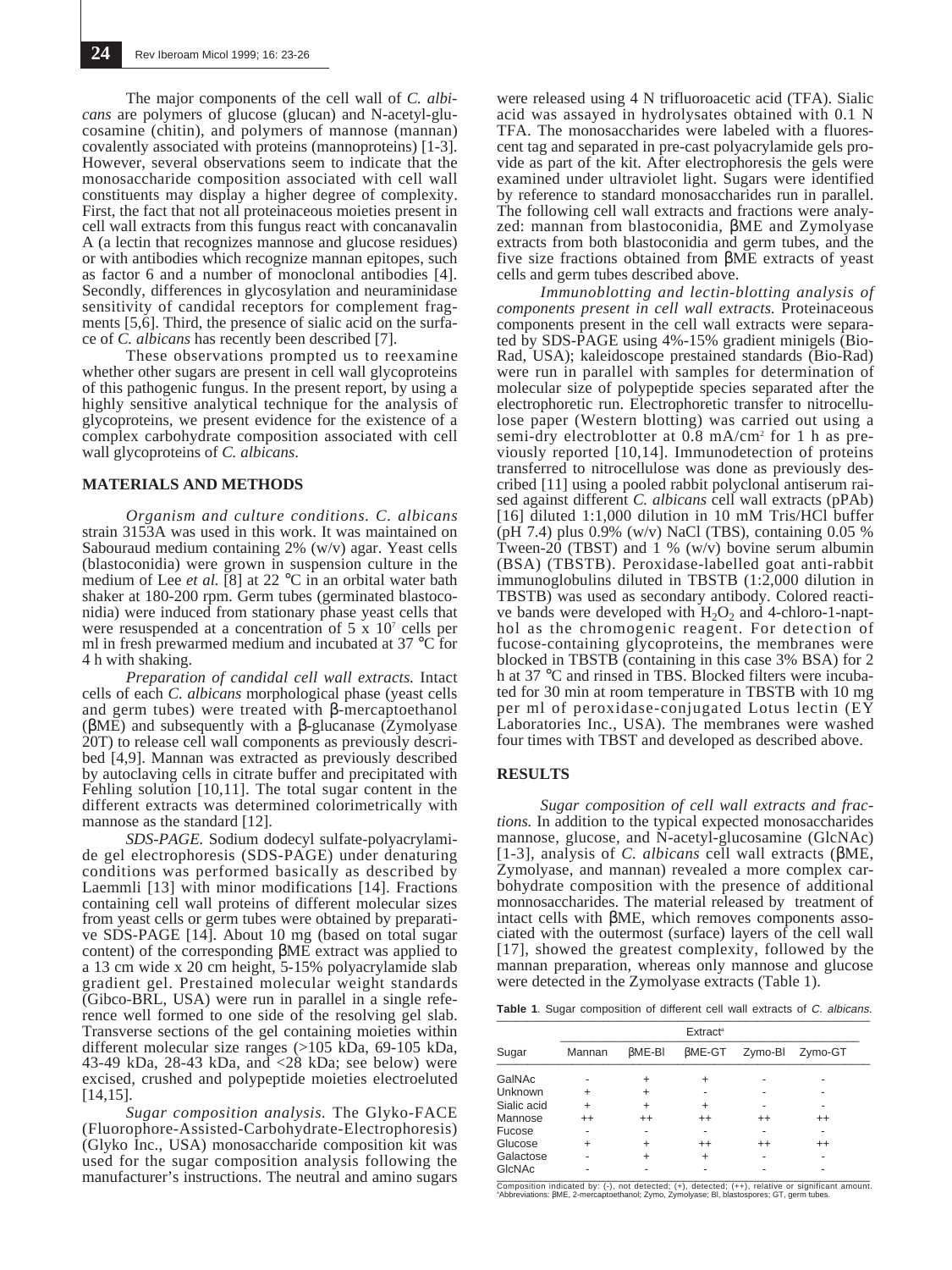Analysis of fractions of different molecular mass ranges obtained by preparative electrophoresis of the βME extracts from both blastoconidia and blastoconidiabearing germ-tubes further confirmed the complexity of the monosaccharide composition associated with these materials. Overall, these analysis revealed the presence of N-acetyl-galactosamine (GalNAc), sialic acid, fucose, galactose and two yet undetermined sugars, together with the expected mannose, glucose, and N-acetyl-glucosamine (Table 2).

**Table 2**. Monosaccharide composition of different fractions in the βME extracts from blastospores and germ tubes of C. albicans.

|             | Fraction <sup>a</sup> |           |           |           |           |           |            |           |           |           |
|-------------|-----------------------|-----------|-----------|-----------|-----------|-----------|------------|-----------|-----------|-----------|
| Sugar       | <28 kDa               |           | 28-43 kDa |           | 43-69 kDa |           | 69-105 kDa |           | >105kDa   |           |
|             | BI                    | GT        | BI        | GT        | BI        | GT        | BI         | GT        | BI        | GT        |
| GalNAc      | $^{++}$               | $^{++}$   |           |           |           |           |            | ÷         |           | +         |
| Unknown I   | $^{++}$               | $^{++}$   | $^{++}$   | $^{++}$   | +         | ÷         | $\ddot{}$  | $\ddot{}$ |           |           |
| Sialic acid |                       | ٠         | $+/-$     | $+/-$     | $^{++}$   | $^{++}$   | $^{++}$    | $^{++}$   | $^{++}$   | $^{++}$   |
| Mannose     | $\ddot{}$             | $\ddot{}$ | $\ddot{}$ | $\ddot{}$ | $\ddot{}$ | $\ddot{}$ | $\ddot{}$  | $\ddot{}$ | $\ddot{}$ | $\ddot{}$ |
| Fucose      | $\ddot{}$             | $\ddot{}$ | $^{++}$   | $^{++}$   | $^{++}$   | $^{++}$   | $^{++}$    | $^{++}$   | $\ddot{}$ | $\ddot{}$ |
| Glucose     | $\ddot{}$             | $\ddot{}$ | $\ddot{}$ | $\ddot{}$ | $\ddot{}$ | $\ddot{}$ | $\ddot{}$  | $\ddot{}$ | ÷.        | $\ddot{}$ |
| Galactose   | $\ddot{}$             | $\ddot{}$ | ٠         |           |           | $\ddot{}$ | -          | $\ddot{}$ | $+/-$     | $\ddot{}$ |
| GIcNAc      | $+/-$                 | $+/-$     | $+/-$     |           | $+/-$     | $+/-$     | $+/-$      | $+/-$     | $\div$    | ÷         |
| Unknown II  |                       |           | +         | $\ddot{}$ |           |           |            |           |           |           |

Composition indicated by: (-), not detected; (+/-), questionable; (+), detected; (++), relative or significant<br>amount. Abbreviations: BME, 2-mercaptoethanol; Zymo, Zymotyase; BI, blastospores; GT, germ tubes.<br>aMolecular si

*Lectin blotting analysis of cell wall extracts.* Lectin-blotting analysis of cell wall extracts using Lotus lectin, that specifically recognizes fucosyl residues, further confirmed the presence of fucosylated cell wall components. The analysis revealed the presence of several low-to-medium molecular mass fucose-containing moieties present in the cell wall extracts from both morphological forms of the fungus (Figure 1B). Many of the components in the extract were unreactive or below detection limits. The complexity of the extract was revealed by Western blot analysis with a pooled polyclonal antisera (pPAb) generated against cell wall components [16]. pPAb recognized most of the protein and glycoprotein components present in the extract (Figure 1A).

### **DISCUSSION**

In this study we present evidence in support of the contention that the surface of *C. albicans* cells may have a complex oligosaccharide composition. Thus, in addition to the expected mannose, glucose and N-acetyl-glucosamine, our analysis of the monosaccharide composition in various cell wall extracts of *C. albicans* revealed the presence of N-acetyl-galactosamine, sialic acid, fucose, galactose and two yet undetermined sugars (Tables 1 and 2). Of particular interest is the detection of N-acetylgalactosamine, since it is usually indicative of the presence of O-linked carbohydrates. Furthermore, the presence of several fucosylated components in cell wall extracts was confirmed by lectin-blotting analysis with Lotus lectin, that specifically recognizes fucosyl residues. Overall, the analysis suggests that at least some cell wall carbohydrates contain monosaccharides other than mannose and that the oligosaccharides may have a much more complex structure than initially thought. The presence of non-mannan oligosaccharides is consistent with previous reports showing that candidal cell wall components may contain sialic acid [5-7].



Figure 1. Reactivity of C. albicans wall components with the Lotus lectin. Western blots of bME (lanes 1 and 2 [containing 50 µg of material expres-<br>sed as total sugar content per well]) and Zymolyase (lanes 3 and 4 [contai-<br>ning 100 µg of material, also expressed as total sugar content per well extracts from blastoconidia (lanes 1 and 3) and germinated blastoconidia<br>(lanes 2 and 4) were reacted with the pPAb preparation (panel A) and with<br>the Lotus lectin (panel B). Molecular masses (MM, 31, 42, 72, 130, and 217 kilodaltons from bottom to top) of standard proteins run in parallel are indicated between both panels.

Complex carbohydrates are vital constituents of living organisms. They provide energy and act as structural support for cells. There is increasing evidence that carbohydrate moieties of glycoconjugates also play important roles as recognition determinants in receptor-ligand and cell-to-cell interactions, as immunomodulators, in protein folding, and in the regulation of different protein functions. [18,19]. In *C. albicans*, carbohydrates both on the surface of the fungus and the surface of host cells have been implicated in adhesion. A role for fucosylated blood group antigens (BGRAgs) as epithelial cell ligands for lectin-like adhesins on the fungal cells has been suggested. The ABO(H) and Lewis systems are suggested as the best ligand candidates [20-25]. Also, among multiple adhesive mechanisms that have been described for the fungus are those mediated by fungal surface carbohydrates including chitin and mannooligosaccharides such as factor 6 and a β-linked mannotetraose [26-28]. In this context, presence of complex carbohydrates on the surface of *C. albicans* may be indicative of a new, yet unrecognized, mechanism by which the fungal cells interact with host structures. Also, our detection of fucose and Nacetyl-galactosamine among the monosaccharides of *Candida* cell wall, which have been also postulated as host cell ligands for *C. albicans* [25, 29], may reflect a two-way carbohydrate-mediated *Candida*-host cell interactions.

In summary, we have shown that sugars associated with complex oligosacharides are present in cell wall extracts of *C. albicans*. Thus, glycoproteins of the cell surface of this pathogenic fungi are not uniform in the structure or synthesis of the carbohydrate modification. The presence of such oligosaccharides has implications for the synthesis of cell wall proteins and the interactions of fungal surface proteins with the host.